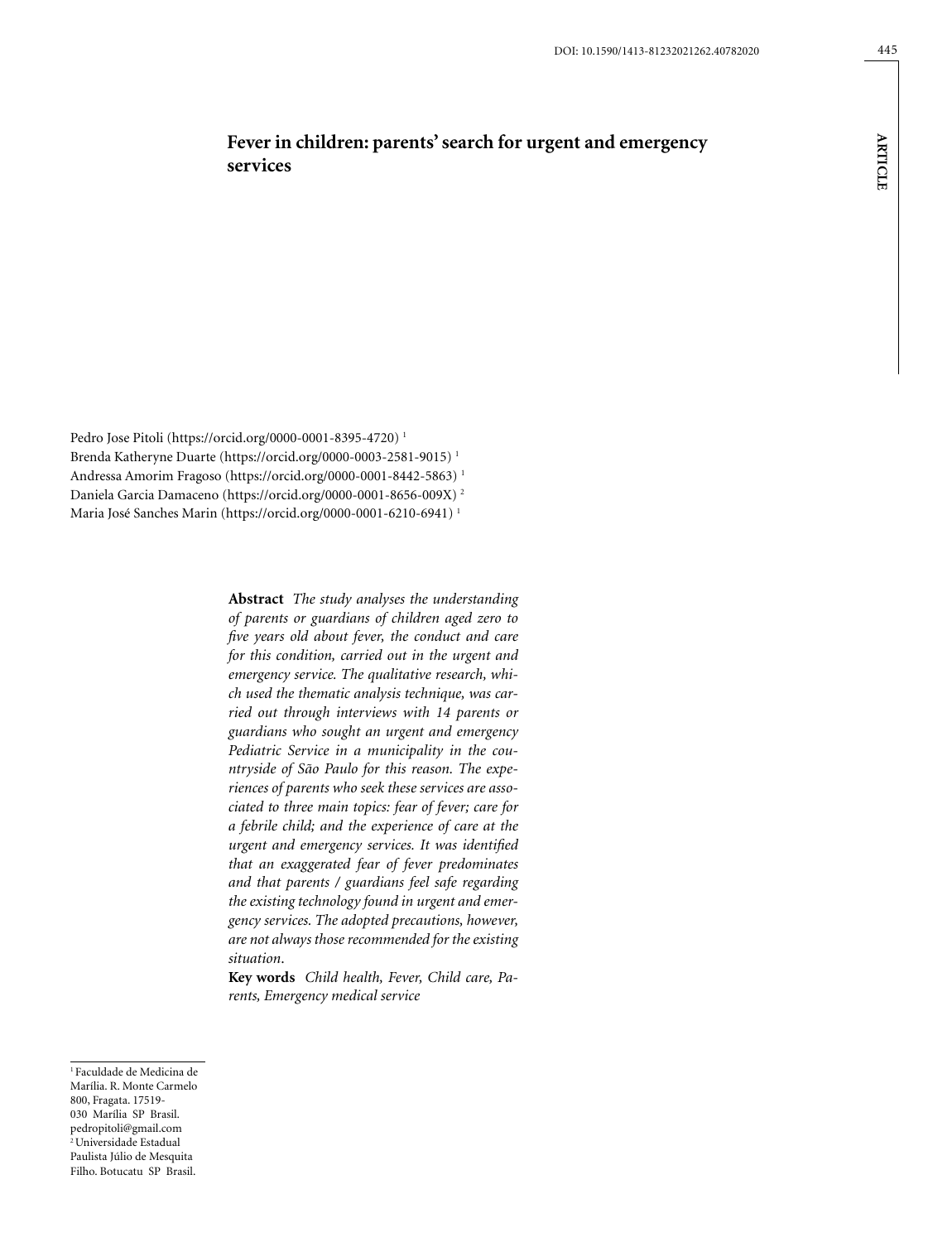# **Introduction**

Fever is a common finding in childhood. Approximately 20 to 40% of children up to the age of five are taken to a medical appointment because of the presence of fever. The concepts about fever and its management, although they have gone through different understandings over time, since the time of Hippocrates in 400 years BC, have been considered beneficial and therapeutic, since fever is a necessary event to restore the health status<sup>1,2</sup>.

In 1876, French physician and physiologist Claude Bernard carried out a study, in which he verified that animals died when their body temperature rose five to six degrees Celsius above their normal temperature. Therefore, the concept of fever as healthy for the body ceased to be considered in its entirety<sup>3</sup>.

With the rupture of the paradigm, efforts were made to understand it and, consequently, to control it. Therefore, at the end of the 19<sup>th</sup> century, new antipyretic drugs were discovered and started being normally used throughout the world. Faced with this context, there was an increase in the demand for visits to the health service and consequent difficulties for the health team in carrying out the diagnostic and therapeutic approach of febrile conditions. Only in the mid-1980s, some criteria, such as the Boston, Milwaukee, Philadelphia and Rochester criteria, were developed and were used as the basis for guidelines and protocols of medical societies, used in clinical practice, with updates being made up to this day4 .

According to these guidelines, the main issue for a child's initial assessment, regardless of the degree of fever, is the impairment of their overall status, assessed by parameters such as heart rate, respiratory rate, capillary filling time, degree of hydration, activity and responsiveness to stimuli, since fever alone is not a risk factor for assessing the severity of the disease<sup>5</sup>.

Little evidence is found on the association between high fever and disease severity. This was corroborated in a large study carried out in Australia, with 16,000 cases of children with fever, demonstrating a low predictive value in this association, as it was found that less than one, for every 250 febrile children under the age of five, progresses to invasive disease<sup>6</sup>, with this risk being close to 3.2%<sup>7</sup>.

It is also emphasized that, since the introduction of vaccines against *Haemophilus* type b (HIB) and against *Streptococcus pneumoniae*, there has been a significant decrease in the occurrence of diseases with greater potential for severity, as these agents have been the main responsible for diseases such as pneumonia, meningitis and sepsis in the age group up to three years old<sup>8</sup>.

Even considering all this evidence, this complaint still remains one of the main reasons for seeking urgent and emergency services in Pediatrics, as parents perceive fever as a disease and a risk factor for major complications – seizures or brain damage. The misperception of the facts often occurs because the fever causes an unpleasant physical appearance in the child, generating feelings of fear, anxiety and insecurity in the presence of any new febrile episode. Therefore, these misconceptions generate fear described as 'fever phobia', a term used to define unrealistic fears in relation to this symptom $9-11$ .

When based on practices and beliefs, fever can be understood from three perspectives: scientific, scientific-pragmatic and phobic-fearful. The first is characterized by the adaptive response and beneficial to the organism; the second is defined by the recognition of the fever function in the body and, even so, being treated by health professionals, due to previous knowledge about fever; the third, the phobic-fearful model, is characterized by high levels of anxiety and frequent fear among parents or guardians $12$ .

This conceptual disparity on fever emphasizes the need for continuous understanding of the topic in different realities, as it can induce inadequate conducts, even under professional guidance. Therefore, the following questions arise: How do parents or guardians of children aged zero to five years understand fever and the care provided in the urgent and emergency service? What conducts do they adopt in the presence of a febrile condition?

In view of this context, the present investigation aims to analyze the understanding of parents or guardians of children aged zero to five years about fever, its management and the care provided to febrile conditions, carried out in the urgent and emergency service.

# **Methods**

#### **Ethical aspects**

The study followed the ethical precepts associated to research with human beings, established by Resolution n. 510, of April 7, 2016, of the National Health Council. The research proposal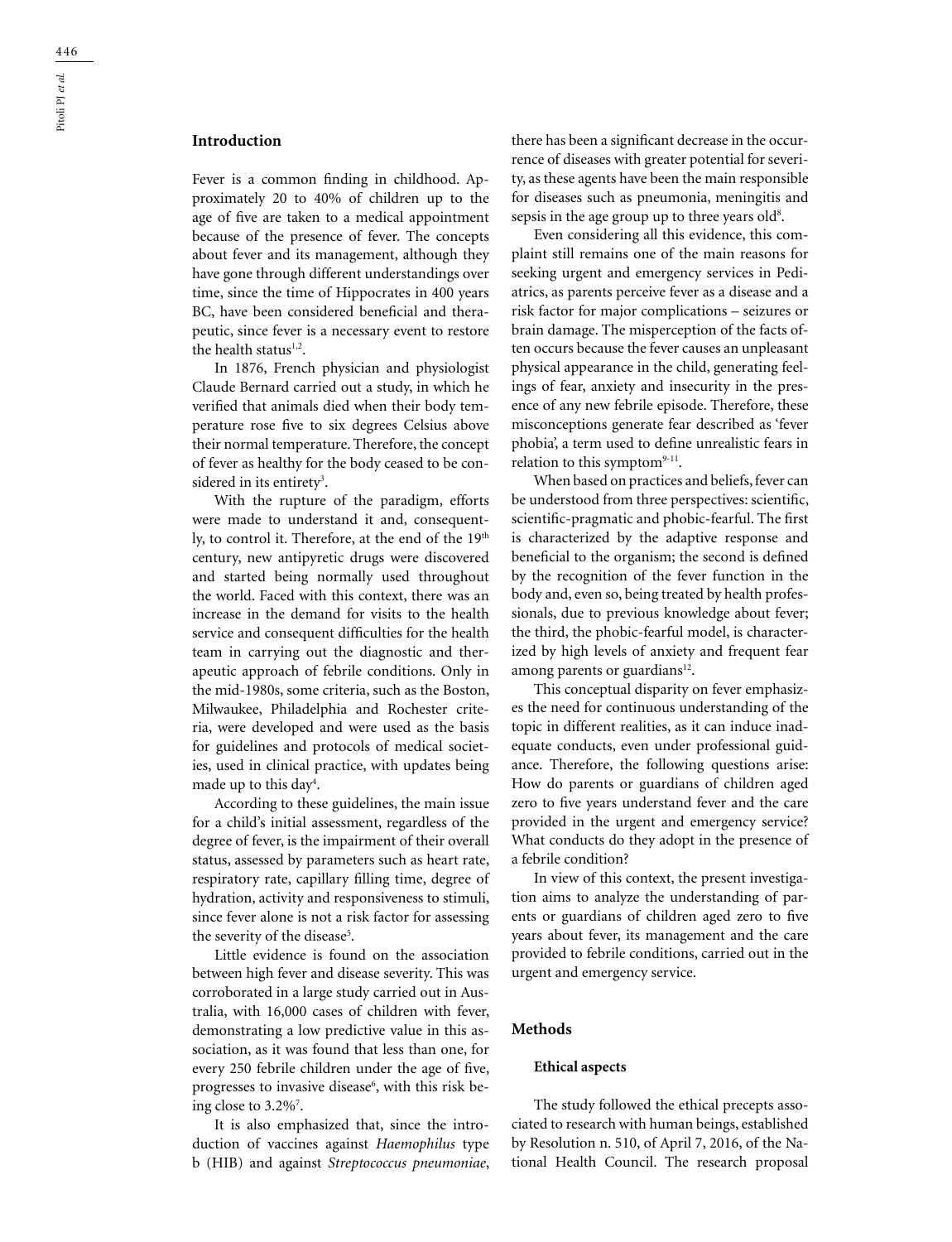was submitted to the Research Ethics Committee with Human Beings of Faculdade de Medicina de Marília (FAMEMA) and approved. The research participants signed the Free and Informed Consent form. For the presentation of results, the interviewees were designated by the letter 'I', followed by a numerical sequence, according to the order of the interviews, from 1 to 14, to ensure anonymity.

## **Study type**

This is a qualitative study, carried out through interviews with parents or guardians who took their children to the urgent and emergency services of a pediatric hospital in a municipality located in the state of São Paulo, Brazil.

### **Study setting**

The hospital where the study was carried out is considered a reference for high complexity cases of the Regional Health Care Network, which has five health micro-regions, with 62 municipalities and cares for an estimated population of 1,128,941 inhabitants. In 2016, the urgent and emergency service treated 407 children diagnosed with fever (ICD for fever in the medical file).

### **Data source and collection**

The study included parents or guardians of children under five years of age who were admitted to the urgent and emergency service with fever complaints. Parents of children with chronic diseases, such as hematological disorders and neoplasms, or other health problems associated with fever, were excluded.

 Data collection was performed by the researchers themselves, from September to November 2018, on different days of the week and periods of the day, aiming to attain sample diversification. After verifying that the child arrived at the service with fever as the main complaint, the parent or guardian was invited to participate in the interview. Those who accepted to participate were referred to a reserved room, to maintain their privacy and for comfort.

The interviews were carried out with 14 people, according to a script containing identification data and open questions about the meaning of the fever, the reasons that led them to seek the urgent and emergency service, the conduct adopted in relation to the fever and the opinion regarding the care received at that service. The interviews, which had a mean duration of 20 minutes, were audio-recorded.

The sample was closed when data theoretical saturation was achieved, i.e., the moment of the research when the collection of new data would not bring further clarification for the studied subject. It is also mentioned that the saturation point, as well as the sample size, results from the heterogeneity of the assessed population. In this type of research, the quantity and quality of information are valued, concepts that are related to its volume and wealth<sup>13</sup>.

#### **Data organization and analysis**

The obtained data were the target of the thematic analysis technique, a qualitative analytical method that seeks to identify, analyze, report patterns (topic) and interpret the findings. In this procedure, the topic represents something important to be abstracted from the data in relation to the research question and has a standardized meaning, which may or may not show a high prevalence within the information set $14$ . More specifically, a topic represents a group of ideas and contains common codes, with a high degree of generality that unifies ideas about the investigated subject<sup>15</sup>.

The operationalization of the thematic analysis occurs in six phases that allow successive approximations with the data. However, it is not a linear process, in which one phase precedes the other, being necessary to apply flexibility and be thorough in the interaction with the data to obtain rich and complex perceptions $14$ . Among the proposed phases to be followed, familiarity with the data is initially set, achieved through data immersion, by repeated readings in order to approach the depth and breadth of the content.

The second phase involves the production of the initial codes from the data. These codes represent the semantic or latent content, which refers to the most basic segment or element of the data. The third phase, the search for topics, is developed based on the list of codes and comprehends the screening of the different ones to create the potential topics. At the end, there will be a collection of topics and sub-topics. In phase four, the time to revisit the topics, refinement is included, and the criteria of internal homogeneity and external heterogeneity are considered for the creation of thematic map. Subsequently, the topics are defined and named, that is, the essence of the subject of each topic is identified. In the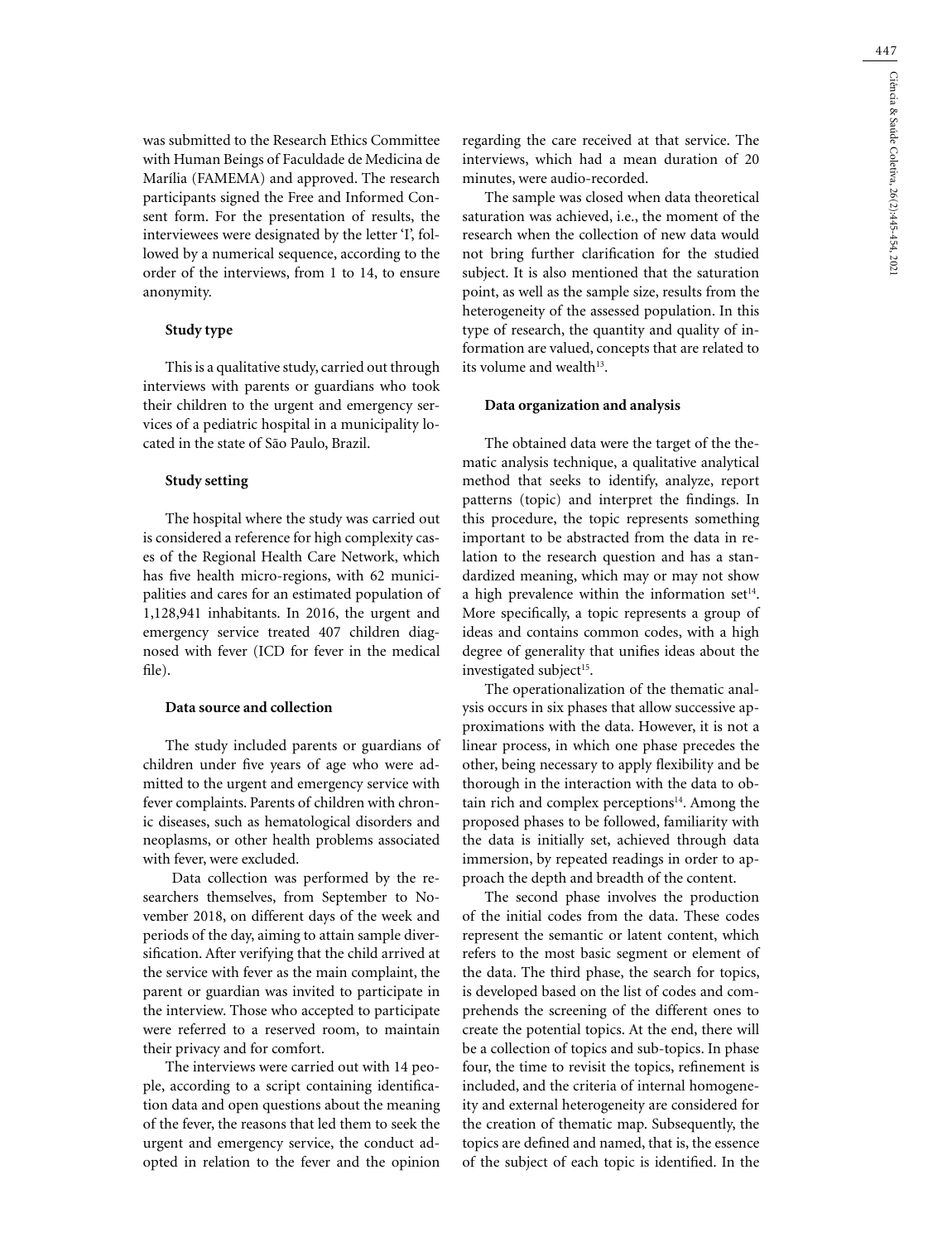last phase, the analysis and writing of the report are initiated<sup>14</sup>.

# **Results**

Regarding the degree of kinship between the interviewee and the child, 12 mothers, one father and one grandmother were interviewed. Age ranged from 25 to 39 years old, with a predominance of those younger than 30 years old. The most prevalent level of schooling was complete High School, followed by incomplete High School. Regarding marital status, the parents/guardians were married, single and had a common-law marriage. The participants came from the municipality itself and from neighboring cities<sup>16</sup>.

Based on the initial coding, new contacts were carried out with the data, aiming to the creation of the codes and respective topics, resulting in the final thematic map. As shown in Figure 1, three topics were highlighted: the fear of fever; care for the febrile child; and the experience of care in the urgent and emergency services.

### **The fear of fever**

When analyzing the meaning of fever, the interviewees expressed their fear of fever, as they associated it with infection, seizure, severe illnesses, belief in the child's low immunity and showed concern with signs and symptoms that left the child weak, tearful, with no appetite, tired and in pain. Fever is understood as a sign that something abnormal is happening in the child's body, and even considering previous experiences that its occurrence has worsened the health status, as can be seen in the fragments:

*That something is going on. That something is not normal. The child might have some type of infection.* (I3)

*I am worried that* [the temperature] *will become very high and a seizure occurs.* (I1)

*Ah, because fever can cause seizures. I am afraid.* (I12)



Figure 1. Final thematic map, created based on the interviews with the parents or guardians of the children treated at the urgent and emergency service. Marília, São Paulo, Brazil. 2019.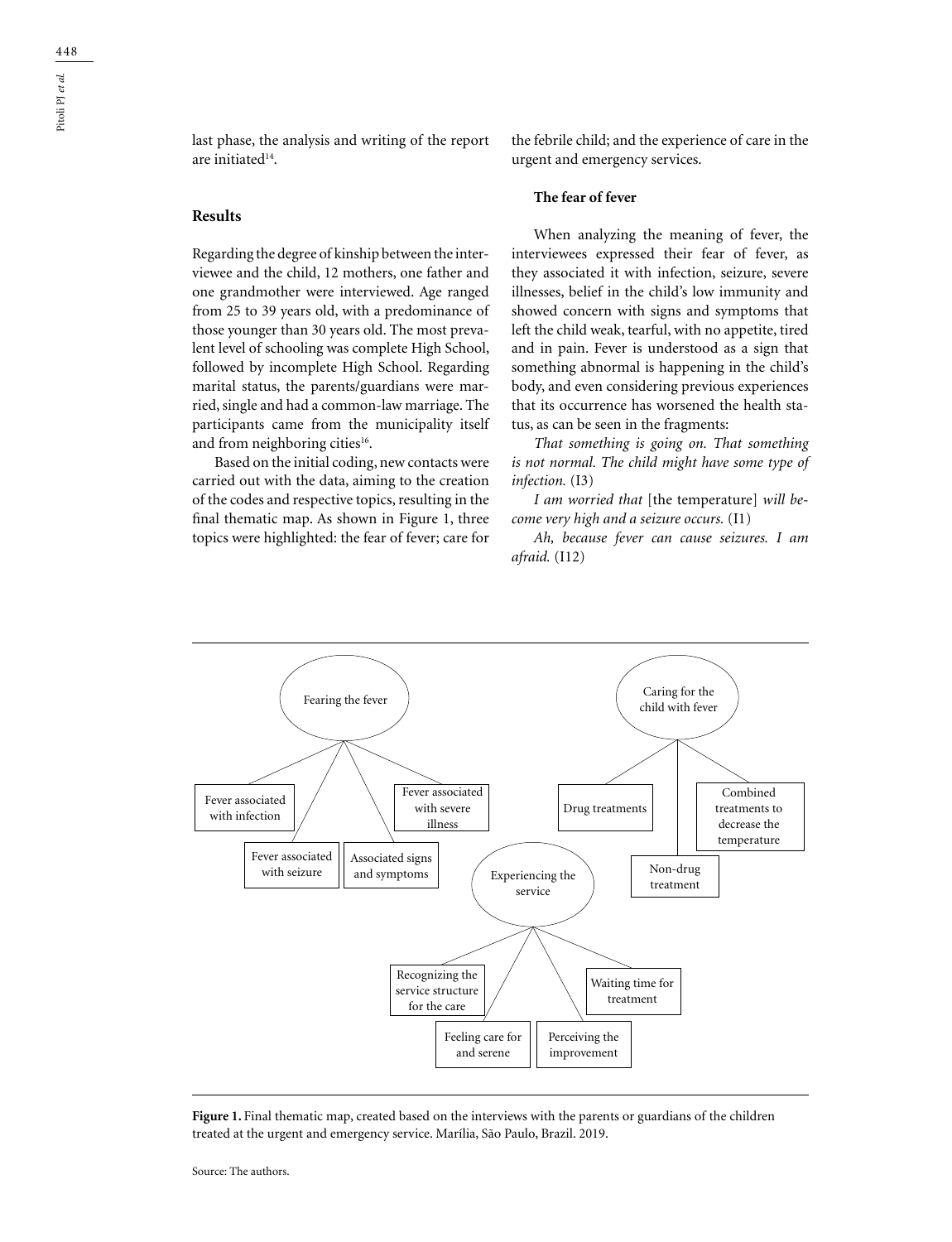*I am more worried because she is three months old, she is very small, she does not have much immunity, does not have much resilience, just like ... higher ... so, I get very worried. And it never happened to her. This is the first time she had a fever.* (I4)

*Ah, this swine flu, mercy! I immediately think of it, I get worried about the swine flu. The infection starts somewhere. People say things, I think a doctor said: "oh, if you have a fever, you have an infection". Trying to find out ... like the other time he was here. They did not find anything, I do not know.* (I1)

*You see the child has some kind of difficulty, she does not want to nurse, she just cries, and she gets ... let me see how she gets, she gets very tired, you know? ... she is not one to cry.* (I4)

*And then, as a mother, I realized that she was more weary, she only wanted to be held.* (I6)

### **Care of febrile children**

Regarding the management of fever in children, the interviewees used drug treatments, non-drug treatments, as well as the combination of both.

As for the drug treatments, the interviewees reported the use of ibuprofen alone and, in case of persistent fever, intercalated it with dipyrone. In addition, double-dose paracetamol was also introduced. The association of dipyrone with paracetamol was also reported. There was also a concern about not medicating the child, as they understood that, when the fever ceased, the urgent and emergency service might not treat their children.

*I gave ibuprofen, it would pass. She had to take it every eight hours. So in between these eight-hour intervals, if she had a fever, then I would give her dipyrone. There was one time when the fever was very high, I think it was on Friday, when I gave her the medication every four hours. I gave her dipyrone, it did not solve the problem, then four hours later, I gave her paracetamol. It is just that I even gave her a double dose, because seven drops were not going to have an effect on the fever.* (I2)

*I gave her the number of drops that was adequate for her weight. She weighs eleven kilograms. I gave her eleven drops of acetaminophen. Then it helped to lower the fever.* (I9)

*I gave dipyrone and also paracetamol. The grandmother also did it, intercalating them.* (I10)

*At the time, I thought that if I gave her medicine, she would not be treated here. Ok ... / I: I would come here, the fever would be down, they*  *were not going to treat her, give her the care she needed, because she did not have a fever.* (I14)

The non-drug treatments used by the parents/guardians included a lukewarm bath, placing a wet cloth on the child's forehead and removal of warm clothing. A bath containing drops of alcohol was also mentioned.

 *First, I put a wet cloth on his forehead. Because at that moment, I was out of medication.* (I3)

 *Then, I give her a lukewarm bath. Until she improves. If after all of that she does not improve, this is when I bring her to the emergency room*. (I8)

*I give her a bath with lukewarm water. And if the fever is very high, I put two drops of alcohol in the water. The bath is in the tub, with lukewarm water in the tub, and I let her cool down with the water.* (I11)

The parents/guardians also indicated that they used combined measures to control the fever

*I bathe her, give medication, the fever goes down, but then it goes up again.* (I4)

*I give him dipyrone. And in addition to the dipyrone, I put him in the bath.* (I9)

#### **Experiencing the service**

Regarding the urgent and emergency service, the interviewees indicated a favorable structure, that they observed improvement, felt cared for and serene. However, some pointed out the delay in being treated.

As for the favorable service structure, they said that it allows a detailed assessment of the situation, as well as good service in case of worsening of the condition, which made them feel secure, as expressed in the following fragment of speech.

*But, here, it is something more like that ... that they have the resources to treat the case if he has something. There is an ICU, if something more serious occurs. So, there is a larger structure here than in BHU. It gives me security.* (I10)

The care for the child with fever in the urgent and emergency service, as perceived, gives the parents/guardians a feeling that the child is being cared for, that she is taking the right medication and undergoing tests. All this contributes to the improvement of the condition, that is, to the disappearance of the fever, leaving them serene. Moreover, the parents/guardians maintained the expectation that this improvement would persist, according to the statements below.

*They really talk about all that she really has. They take care of her. Give the medication, prescribe the right medication.* (I4)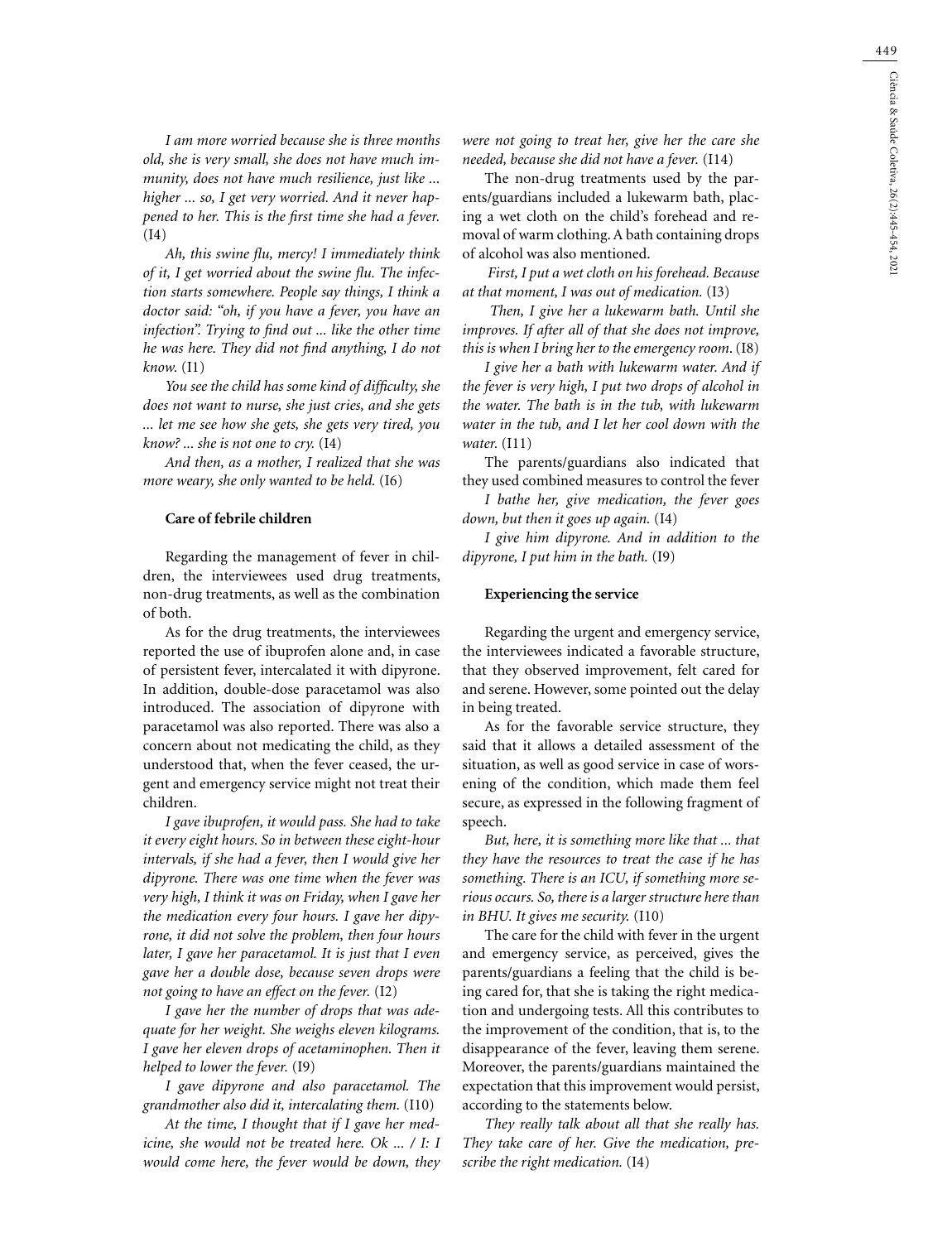*So, then, she is fine. Her blood test, urine test... she has to improve a little bit more. But, I am more relaxed.* (I6)

*Better, she has improved a lot. She has already improved. The fever is gone, there are only a few pains, but the expectation is for a complete improvement. This is our hope; that she will improve.*  (I7)

For the study participants, one inconvenience in coming to the urgent and emergency services is related to the delay for this care to occur.

*It took them a little while to treat her, I think we stayed here for two and a half hours.* (I2)

*At first, it took a while, but as he was very feverish, the treatment was quicker afterwards.* (I11)

### **Discussion**

According to the speeches of the interviewees who took their children to the urgent and emergency services due to the presence of fever, we identified, essentially, the manifestation of great fear towards the presence of this clinical sign, since for them the fever represented an indication of disease, often a severe one. In addition, the concerns intensified with the signs and symptoms resulting from it, as they can modify the child's behavior in relation to decreased food intake and lead to weakness.

It can be observed that the presence of fever makes the population seek the health services more often, and the time between the onset of fever and seeking care is very short. In different regions of the world, in which the knowledge and management of fever were investigated, some practices have been discouraged, essentially the fact of taking the child to the urgent and emergency services without this being really necessary<sup>17</sup>.

A systematic review of fever phobia showed that seizures are the main concern, as it is a frightening experience, especially for the parents. However, the administration of antipyretics does not solve the problem<sup>18</sup>. Recently, a study was able to show a decrease in the prevalence of febrile seizures with the use of rectal paracetamol<sup>19</sup>.

Concerned about the low immunity of their children, parents or guardians seek urgent and emergency services. Knowing that fever is a necessary manifestation for a better host immune response, a study showed that of the 1,097 children with fever who were medically treated, only 0.4% showed a possible evolution to an invasive disease<sup>6</sup>. The risk of complications in the presence of fever was found to be close to 3.2%<sup>7</sup>.

It is also necessary to consider the findings of studies that analyzed the reasons why parents seek urgent and emergency services in cases of fever. It should be noted that the parents/guardians evaluate this service as the most appropriate place to take their children, which congregates a specialist's consultation, investigation and treatment of the disease quickly and effectively. Another aspect that contributes for parents to take their children to urgent and emergency services in case of fever is the easy access to the service, due to the fact that it is close to them or because it is open at a time when primary care services are closed<sup>20,21</sup>.

It is recognized that excessive concern with fever, due to the correlation with situations that are not always real, leads to unnecessary tests, indiscriminate and inappropriate use of antibiotics, antipyretics and analgesics, as well as the suffering of parents and their children<sup>22,23</sup>. An important point to be understood in this discussion refers to the fact that the prophylactic use of antipyretics does not prevent complications<sup>2</sup>.

It is important to note that there is no link between professionals and the family at the urgent and emergency service, which makes it difficult to assess the parents' capacity to determine a possible worsening in the clinical picture, leaving doubts regarding the assurance of the children's monitoring. Moreover, at these services, following the risk protocols becomes more difficult, even if these represent a potential advance in the approach of patients presenting with unfocused fever.

Fever by itself does not require treatment, and the guidelines recommend that treatment should be directed towards the relief of symptoms concomitant with the clinical picture, and not just lowering the temperature as the only objective. Moreover, it has been observed that it is not uncommon for parents to offer an under or overdose of medications and use other intercalated measures, which are often uncomfortable and unnecessary<sup>23</sup>.

Despite the evidence in relation to fever, the use of antipyretic medication is performed by more than 50% of parents, and monotherapy is still used by about 67% of caregivers<sup>24-27</sup>. Alternation of medications and / or concomitant use of two antipyretic drugs have also been reported in the literature, as found in this study. The recommendation is that simultaneous drugs should not be used, due to the risks of undesirable side effects and/or overdose. The alternating of two medications should only be performed in case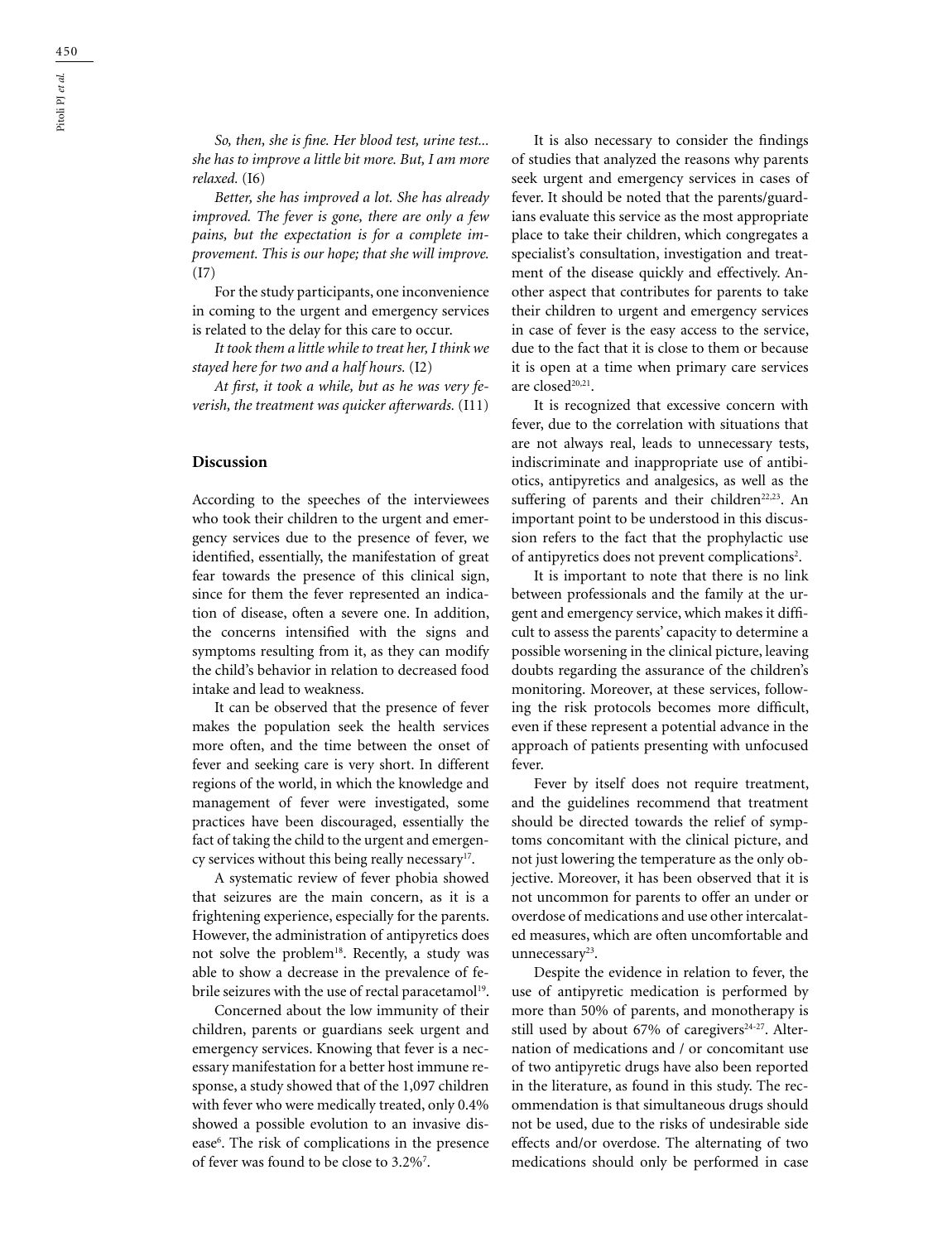of persistence of symptoms that cause discomfort/ distress for the child, not with the specific objective of decreasing the temperature, as also observed in this study<sup>16</sup>.

In addition to drug treatments, the interviews disclosed several other methods that were used to lower the temperature. According to the results of other studies, these methods are less frequently used, namely: lukewarm baths, cold compresses, removal of clothes, increasing the supply of liquids, sponges soaked in alcohol or vinegar and plant infusions<sup>27-29</sup>.

Many of these measures aimed at decreasing the body temperature are not recommended, since they generate more discomfort than benefits to the child. Increasing fluid intake constitute a relevant measure in case of fever, since dehydration is one of the main complications of fever in children under 11 months<sup>27</sup>, which was not mentioned by the interviewees in this study.

A literature review study that analyzed the changes in behavior and knowledge of parents about fever over the course of three decades, disclosed sporadic differences throughout these years, showing the persistent of an important gap between the knowledge and behavior of parents/guardians and the recommendations of the health agencies<sup>30</sup>, highlighting the phenomenon of cultural inertia31. It is noteworthy that this phenomenon also affects health professionals. Some data have shown this condition occurs for different reasons: many pediatricians are mainly concerned with the child's discomfort and the nurses are concerned with the most feared effect: the fever-induced seizure<sup>32</sup>.

In the context of great concern with the presence of fever in children, many parents/guardians seek the health services because they do not feel safe regarding its management $20$ . Consequently, they seek the evaluation by a health professional to reassert that the fever is not associated with serious diseases and, consequently, to calm their  $fears^{22,33}$ .

Hence, the parents' fantasies about their children's health and disease processes are recovered, making them seek somewhere else for what is lacking in them. From the psychoanalytic view, when a fact is fantasized, it can be recalled as if it truly occurred. In fantasies, there is a contrast between the psychic reality and the material reality. In the world of neuroses, the psychic reality prevails<sup>34</sup>.

Regarding the thematic in which the parents/ guardians of the children with fever expressed their understanding of care in urgent and emergency services, it was observed that they consider the structure and care offered as satisfactory, including the presence of devices that provide them with security. In view of this fact, it is necessary to consider that the user's evaluation of the assistance received in the health care service has as an essential focus on the affective aspect of the experience; although it represents an important aspect of the quality of assistance<sup>35</sup> in the health area, the user cannot always have a clear understanding of its actual meaning.

From this perspective, in the last decades, with the promulgation of the new Federal Constitution, a new model of health care has been proposed by the Brazilian legislation, which widely defends a generalist care, focused on health promotion, from an interdisciplinary perspective, with a view to overcome the fragmented biologist model, focused on specialties and high-density technologies.

However, even with all the effort that has been made, it can be observed that the idea that the assistance received in the urgent and emergency service occurs more effectively due to equipment, proximity to the Intensive Care Unit resources, in addition to the complementary exams that can be offered, still prevails among parents and guardians, and even in cases of fever without clear signs of its origin. A study carried out in the capital of the state of Minas Gerais, (Brazil), with mothers who take children to the emergency services for non-urgent reasons, also identified that the fact of being treated by a pediatrician, having the physical structure and the possibility of having complementary exams available contributes to this behavior<sup>20</sup>.

The condition of seeking urgent and emergency services without actually requiring it, however, has a personal and social cost, starting with the great demand created, which compromises the treatment of situations of greater complexity, also resulting in an increase in health care costs. An alternative to this condition is the implementation of risk classification in urgent and emergency services, which, although represented an important way of organizing the demand, does not always satisfy users, who consider their own problem as more relevant when compared to the professionals' assessment<sup>36</sup>.

One weakness of the study is the lack of the analysis of health professionals' understanding and conduct when facing this situation, showing that their perception is complementary when determining the interventions in the presence of signs and symptoms of fever.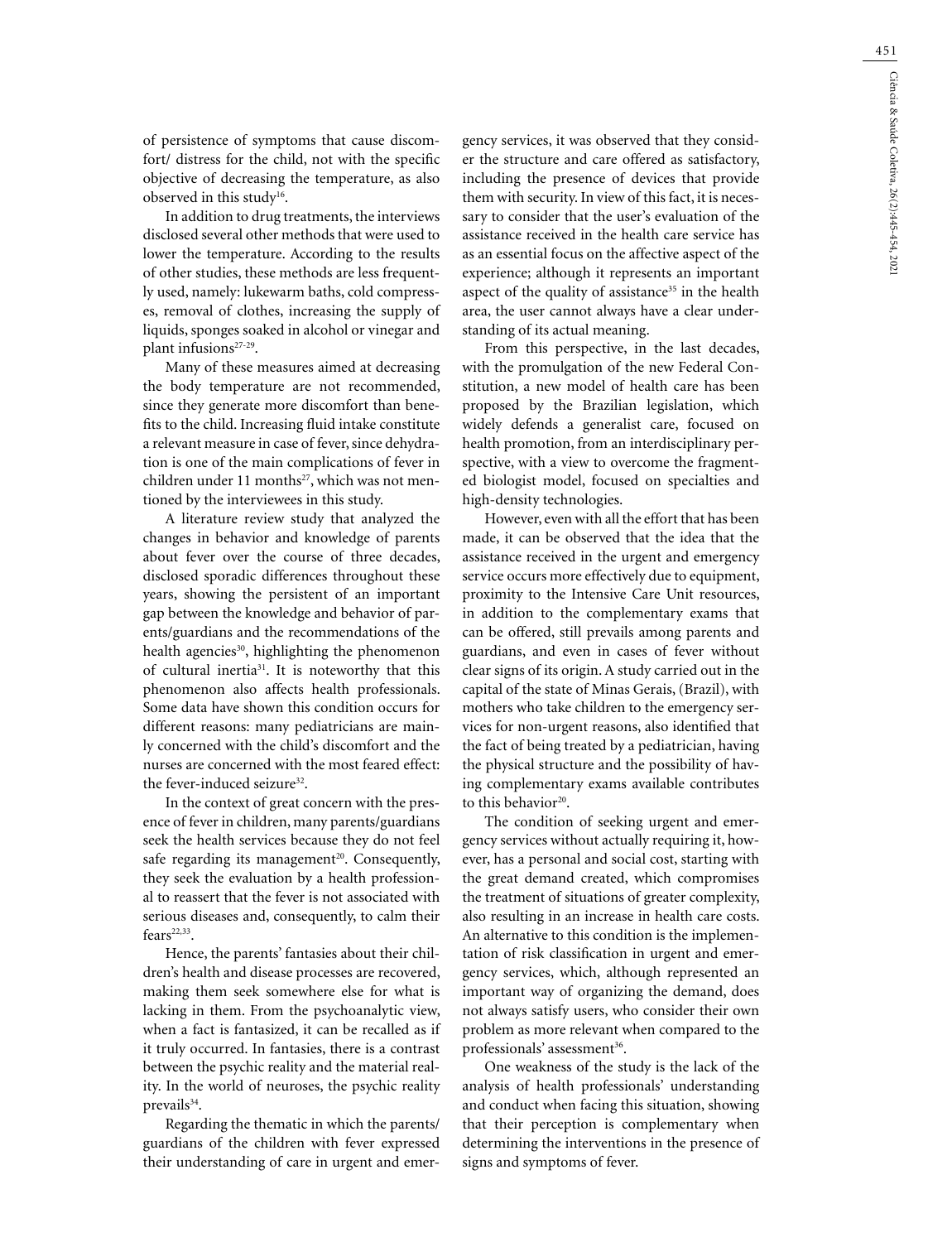The data in this study contribute to raise the health professionals' awareness about the need for educational actions with children's parents or guardians, since the care in the case of fever, according to the guidelines, contributes to less stress for the parents, greater comfort for the children, in addition to the rational use of antipyretics and antibiotics.

# **Final considerations**

The interviewees, the children's parents or guardians who took them to the emergency service due to the presence of fever, attribute this necessity to their great fear, as they associate fever to serious infectious diseases, seizures and low immunity. To care for their children with fever, they used

drug treatments, non-drug treatments, as well as the combination of both, not always following the adequate criteria. As for the care received in the urgent and emergency services, they felt safe and confident in the high-density technology found in the assessed scenario.

Therefore, interventions aimed at this population are necessary, aiming to reassure and support them, so they can feel safe when dealing with this common clinical sign in children, since it is a manifestation of the child's own body protection against diseases and, in most cases, showing a benign evolution. Additionally, further studies are required to show how health professionals, especially those working in primary care, deal with this reality, as they are the main professionals that can help parents manage the situation while relying on scientific evidence.

### **Collaborations**

PJ Pitoli - Participated in the study concept and design, data collection and analysis, and writing of the final report. BK Duarte, AA Fragoso and DG Damaceno - Participated in the study concept and design, data analysis, and writing of the final report. MJS Marin - Participated in the study concept and design, data analysis, and writing of the final report.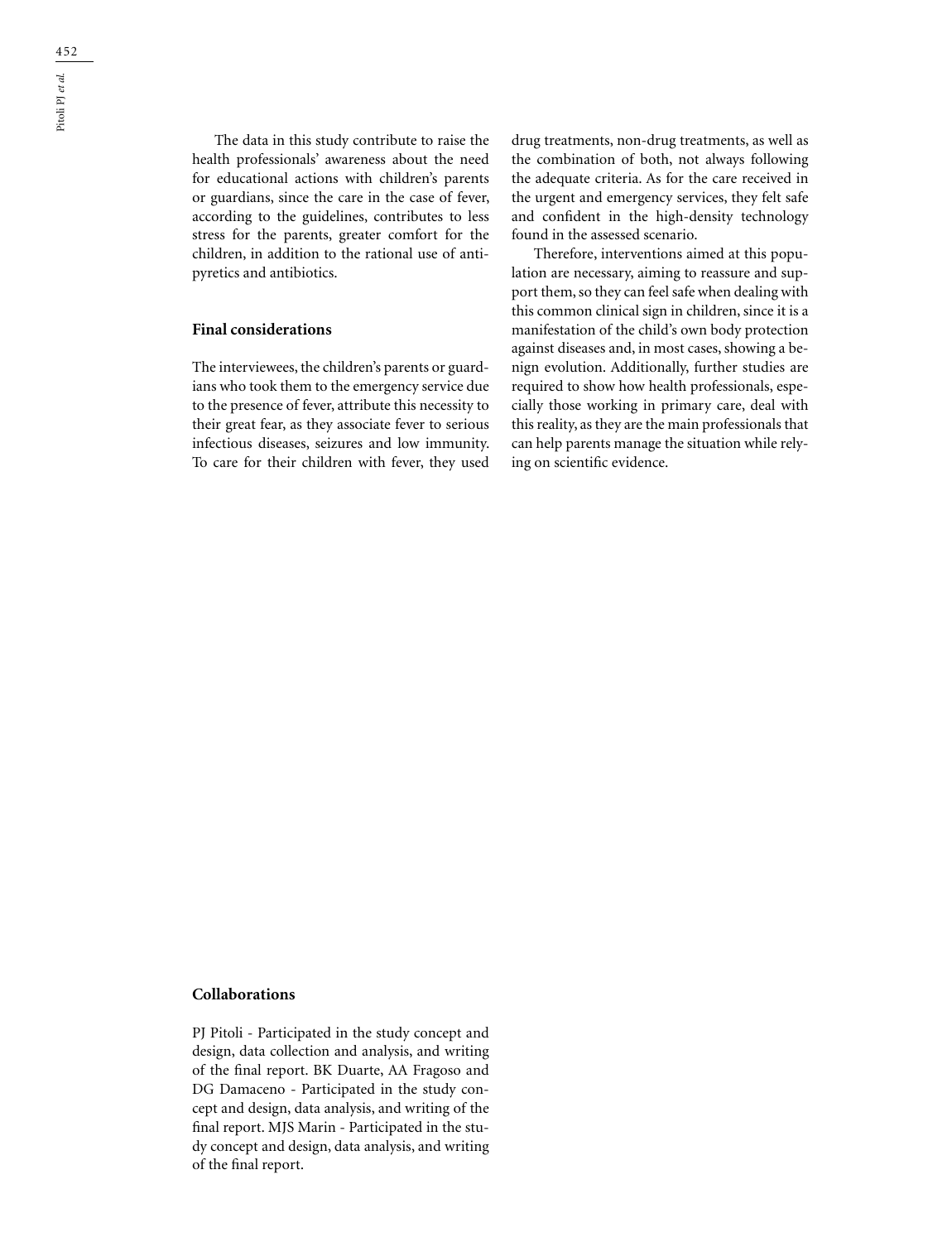### **References**

- 1. Magni AM, Scheffer DK, Bruniera P. Antipyretic effect of ibuprofen and dipyrone in febrile children. *J Pediatr* 2011; 87(1):36-42.
- 2. NICE Guideline Updates Team (UK). *Fever in under 5s: assessment and initial management* [internet]. London: National Institute for Health and Care Excellence (UK); 2019 [cited 2019 Nov 26]. Available from: https://www.nice.org.uk/guidance/ng143
- 3. Razón Behar R. Fiebrefobia. *Rev Cuba Pediatr* [periódico en internet] 2011 [acceso en 2019 Nov 26]; 83(4):431-441. Disponible en: http://scielo.sld.cu/ pdf/ped/v83n4/ped11411.pdf
- 4. Mekitarian Filho E, Carvalho WB. Current management of occult bacteremia in infants. *J Pediatr* 2015; 91(6 Supl. 1):S61-S66.
- 5. Fernandes TF. *Febre não é doença, é um sinal* [internet]. São Paulo: Sociedade Brasileira de Pediatria de São Paulo; 2019 [acessado 2019 Maio 26]. Disponível em: http://www.spsp.org.br/site/asp/recomendacoes/ Rec87\_2.pdf
- 6. Bustinduy AL, Chis Ster I, Shaw R, Irwin A, Thiagarajan J, Beynon R, Ladhani S, Sharland M, CABIN network. Predictors of fever-related admissions to a paediatric assessment unit, ward and reattendances in a South London emergency department: the CABIN 2 study. *Arch Dis Child* 2017; 102(1):22-28.
- 7. Kool M, Elshout G, Moll HA, Koes BW, van der Wouden JC, Berger MY. Duration of fever and course of symptoms in young febrile children presenting with uncomplicated illness. *J Am Board Fam Med* 2013; 26(4):445-452.
- 8. American College of Emergency Physicians Clinical Policies Committee, American College of Emergency Physicians Clinical Policies Subcommittee on Pediatric Fever. Clinical policy for children younger than three years presenting to the emergency department with fever. *Ann Emerg Med* 2003; 42(4):530-545.
- 9. Purssell E. Antipyretic use in children: more than just temperature. *J Pediatr* 2013; 89:1-3.
- 10. Peetoom KK, Ploum LJ, Smits JJ, Halbach NS, Dinant GJ, Cals JW. Childhood fever in well-child clinics: a focus group study among doctors and nurses. *BMC Health Serv Res* 2016; 16:240.
- 11. Patricia C. Evidence-based management of childhood fever: what pediatric nurses need to know. *J Pediatr Nurs* 2014; 29(4):372-375.
- 12. Purssell E. Fever in children-a concept analysis. *J Clin Nurs* 2014; 23(23-24):3575-3582.
- 13. Cecília M, Minayo M. Amostragem e saturação em pesquisa qualitativa: consensos e controvérsias. *Rev*  Pesqui Qual [periódico na Internet]. 2017 [acessado 2019 mar 23]; 5(7): 1-12. Disponível em: https://editora.sepq.org.br/index.php/rpq/article/view/82/59
- 14. Braun V, Clarke V. Using thematic analysis in psychology. *Qual Research Psychol* 2006; 6(2):77-101.
- 15. Vaismoradi M, Jones J, Turunen H, Snelgrove S. Theme development in qualitative content analysis and thematic analysis. *J Nurs Edu Practic* 2016; 6(5):100-110.
- 16. Pitoli PJ, Fragoso A, Duarte BK, Damaceno DG, Marin MJS. Febre em crianças: significado atribuído por responsáveis que procuram serviço de urgência e emergência. *Atas do 8º Congresso Ibero-Americano em Investigação Qualitativa: Investigações em Saúde*; 2019 jul. 16-19; Lisboa, Portugal. Lisboa: CIAIQ; 2019. p. 985-993.
- 17. Pérez Polo A, Bartolomé Ferrero A. Actitud y conocimiento de los padres sobre la fiebre. *Rev Pediatr Aten Primaria* [periódico en internet] 2016 [acceso en 2019 Nov 26]; 18(72):e209-e216. Disponible en: http://scielo.isciii.es/pdf/pap/v18n72/1139-7632-pap-18-72- 0e209.pdf
- 18. Clericetti CM, Milani GP, Bianchetti MG, Simonetti GD, Fossali EF, Balestra AM, Bozzini MA, Agostoni C, Lava SAG. Systematic review finds that fever phobia is a worldwide issue among caregivers and healthcare providers. *Acta Paediatr* 2019; 108(8):1393-1397.
- 19. Lanzlinger D. Reduction in recurrence of febrile seizures with paracetamol use. *J Paediatr Child Health* 2019; 55(1):116.
- 20. Rati RM, Goulart LM, Alvim CG, Mota JA. "Criança não pode esperar": a busca de serviço de urgência e emergência por mães e suas crianças em condições não urgentes. *Cien Saude Colet* 2013; 18(12):3663- 3672.
- 21. van Ierland Y, Seiger N, van Veen M, van Meurs AHJ, Ruige M, Oostenbrink R, Moll HA. Self-referral and serious illness in children with fever. Pediatrics [serial on the internet]. 2012 [cited 2019 Nov 26]; 129(3):e643-e651. Available from: https://pediatrics. aappublications.org/content/pediatrics/129/3/e643. full.pdf
- 22. Bont EG, Loonen N, Hendrix DA, Lepot JM, Dinant GJ, Cals JW. Childhood fever: a qualitative study on parents' expectations and experiences during general practice out-of-hours care consultations. BMC Fam Pract [serial on the internet]. 2015 [cited 2019 Nov 26]; 16:131. Available from: https:// www.ncbi.nlm.nih.gov/pmc/articles/PMC4597376/ pdf/12875\_2015\_Article\_348.pdf
- 23. Chiappini E, Bortone B, Galli L, Martino M. Guidelines for the symptomatic management of fever in children: systematic review of the literature and quality appraisal with AGREE II. *BMJ Open* [serial on the internet] 2017; 7(7):e015404. [cited 2019 Nov 26]. Available from: https://bmjopen.bmj.com/content/ bmjopen/7/7/e015404.full.pdf
- 24. Wallenstein MB, Schroeder AR, Hole MK, Ryan C, Fijalkowski N, Alvarez E, Carmichael SL. Fever literacy and fever phobia. *Clin Pediatr (Phila)* 2013; 52(3):254-259.
- 25. Burokiene S, Raistenskis J, Burokaite E, Cerkauskiene R, Usonis V. Factors determining parents' decisions to bring their children to the pediatric emergency department for a minor illness. *Med Sci Monit* 2017; 23:4141-4148.
- 26. Figueroa FN, Forero J, León JA, Londoño AC, Echandía CA. Detección, manejo y percepción materna de la fiebre em niños, Cali, Colombia. *Rev Fac Med* 2012; 60(1):40-49.